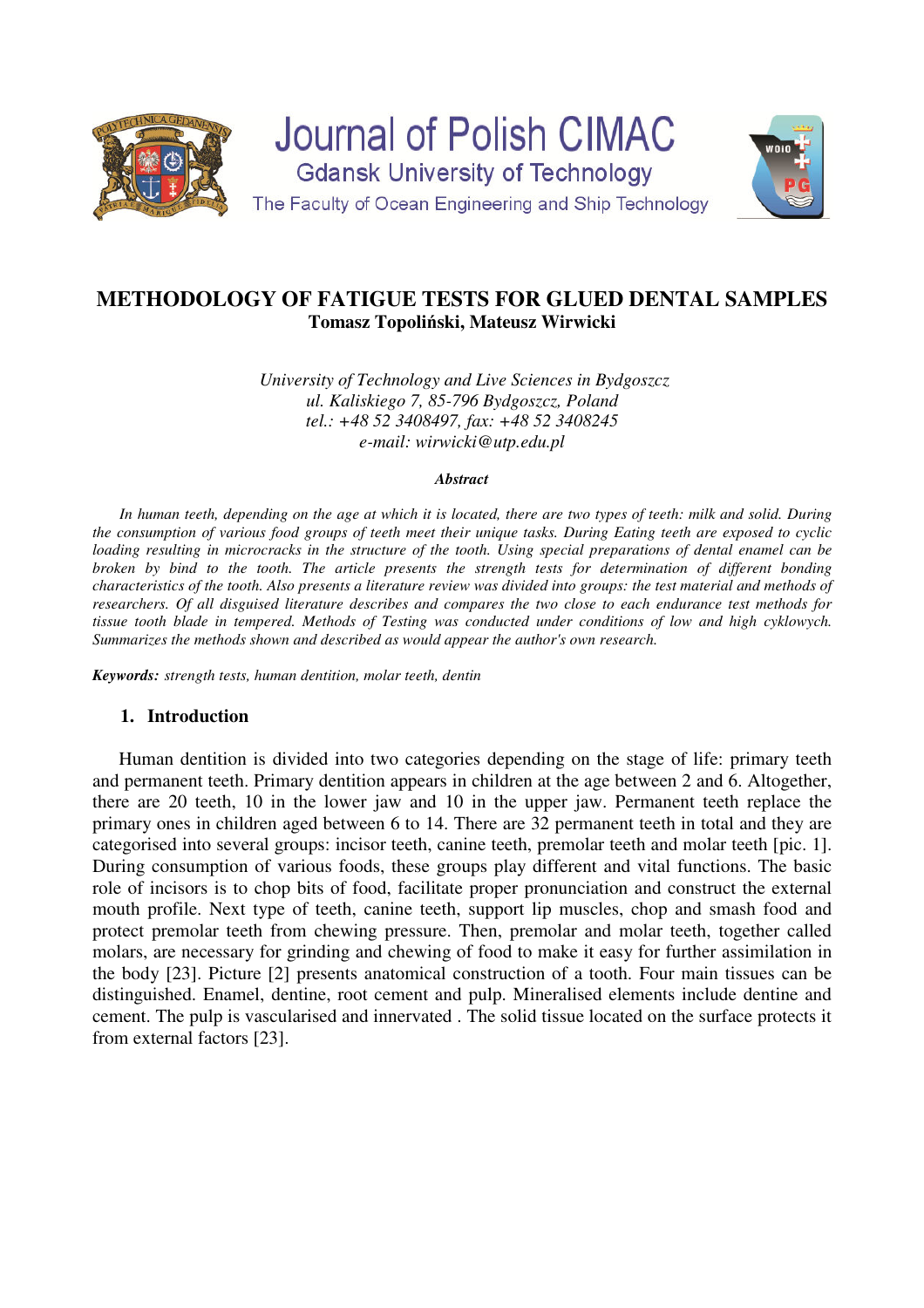

*Fig. 1 Permanent teeth - occlusion view [23]* 

During food consumption, teeth can be affected by cyclical load which causes micro cracks in the tooth structure. Deepening of cracks in the tooth tissue may lead to damage or partial chipping of the material. Tooth construction analysis confirms that the damage occurs mainly at the dentine **–**  enamel junction, enamel as such gets fractured more rarely. In some instances, the pulp cavity gets open and tooth nerves become destroyed.



*Fig. 2 Tooth anatomy layout [23]* 

Fatigue – endurance tests are classified on the basis of the analysed material or on the basis of the analysis method and are grouped in two categories. The first group includes the analysis of: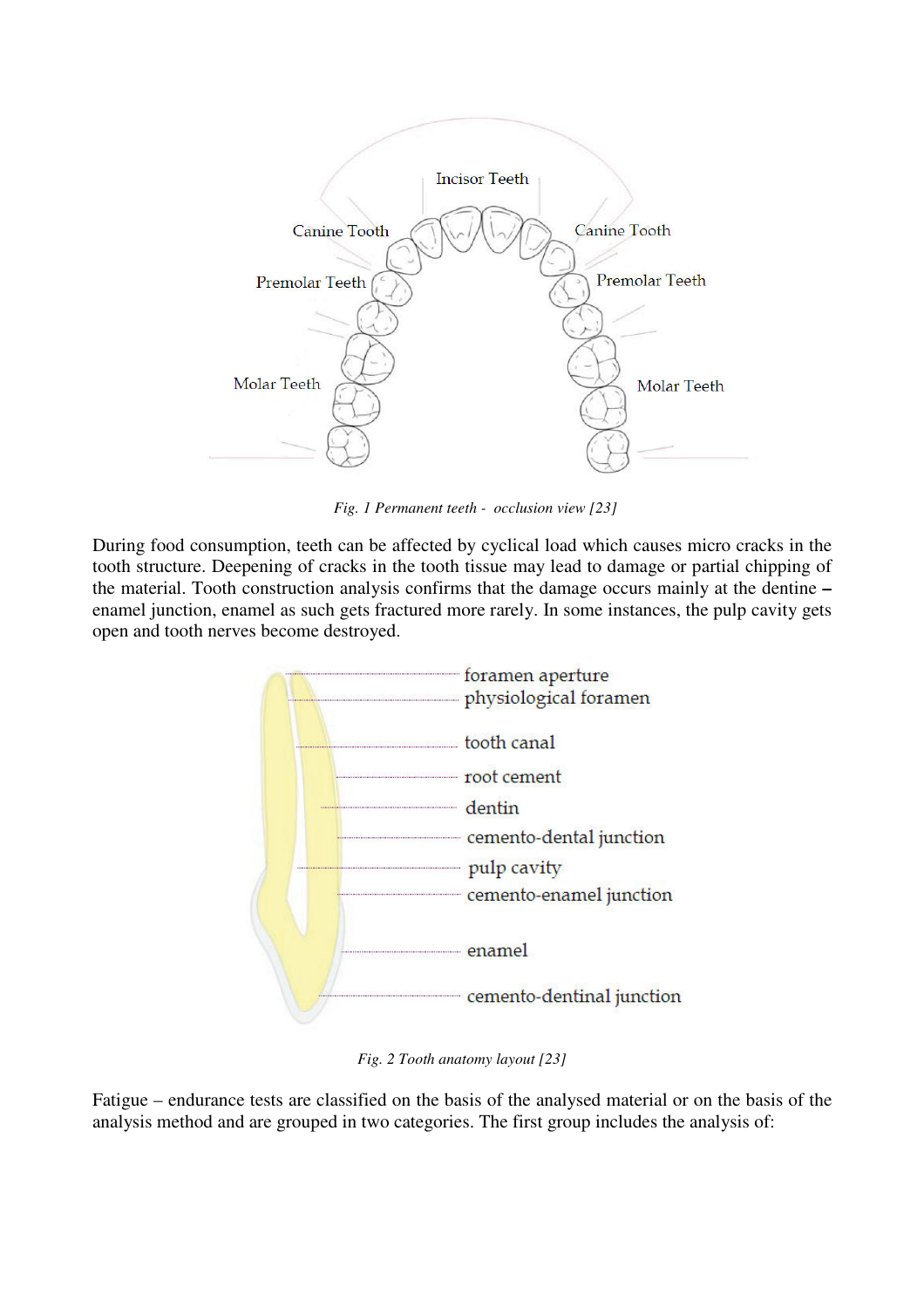- − natural teeth, especially human, e.g.: [1], [2], [3], [4], [6], [7], [9], [10], [12], [14], [16], [17], [18], [19], [20], [28], which is further divided into the analysis of incisor teeth, e.g.: [12], [14], [16], premolar teeth: [1], [6] and molar teeth: [2], [10]
- − false teeth, e.g.: [13], [15], [31]
- − bovine teeth, e.g.: [5], [28],
- − dental materials, e.g.: polymer resin [21], [22], [30], cement: [21], junction technologies [7], [21].

The second category comprises various analysis methods. It can be divided into:

- − static tests, e.g.: [2], [5], [15], [18], [19], [21], [26], [30], [31],
- − dynamic tests, e.g.: [1], [2], [4], [6], [7], [9], [10], [12], [13], [14], [15], [16], [17], [21], [22], [30], [31], high-cycle: [1], [10], [13], [16], [17], [22], and low-cycle: [1], [3], [4], [12], [14], [17], [20], [28],

Static testing helps to determine pressure and deformations which the material undergoes due to high, higher than average, load. In article [18] authors analyse the endurance of metacrylan dental glues exposed to wet and dry conditions.

Test were conducted for cylinder shaped samples (beams), bent at 3 points. Article [26] presents fatigue tests of a stretched bovine sample. After trimming, the samples were stored in salt solution and at the end of the test their structure was scanned. In article [19], authors selected carefully researched material and attempted to test by damaging samples statically at the angle of 45°. Damaged points were analysed thoroughly. The article concludes that teeth which were additionally filled up with composite glue demonstrated better endurance than those which underwent tests right after gluing. In article [5] authors used as test material molar bovine teeth. They compared 3 composite types of glue hardened by light. Their results indicate that there is a huge range for a tooth fracture resistance, which can reach even up to 60%.

Dynamic testing constitutes the second category of analysis method. It can be divided into high-cycle and low-cycle. Paper [28] belongs to the former group. Authors present a new view on fatigue testing for glued junctions during teeth mineralisation. They also mention the analysis environment – wet and dry conditions. Samples are tested in 40.000 cycles at the frequency of 0.25Hz. Article [3] describes tests in which 4 "all in one" glues were used in 5x  $10^4$  cycles at the frequency of 0.2Hz. Article [4] presents two methods of sample preparation for tests in a material testing machine. In the first method, similar to the above mentioned, the analysed element is trimmed to match the size of testing machine jaws. In the second method, the sample is fixed in metal attachment point (2mm in height) which is fixed to the material testing machine. Article [20] presents low-cycle dynamic tests. By the selection of modern glues and modified resin, samples are destroyed in  $10^4$  cycles. Concluding from authors work [20], "all in one glues" and self etching glues do not provide any substantial resistance to fatigue.

This paper will focus on low-cycle tests. Similar analysis samples were user for the two methods described below.

#### **2. Materials and methods**

### **2.1. Dynamic and static bond-strength [24]**

Tests were conducted on healthy and selected molar teeth. Before the analysis, samples were kept in water and chloramine 0,5% solution at the temperature of 4°C. Teeth were fixed in a gypsum block and trimmed by a saw ISOMET 1000. The cut surface was checked under a microscope for any remaining residue or enamel.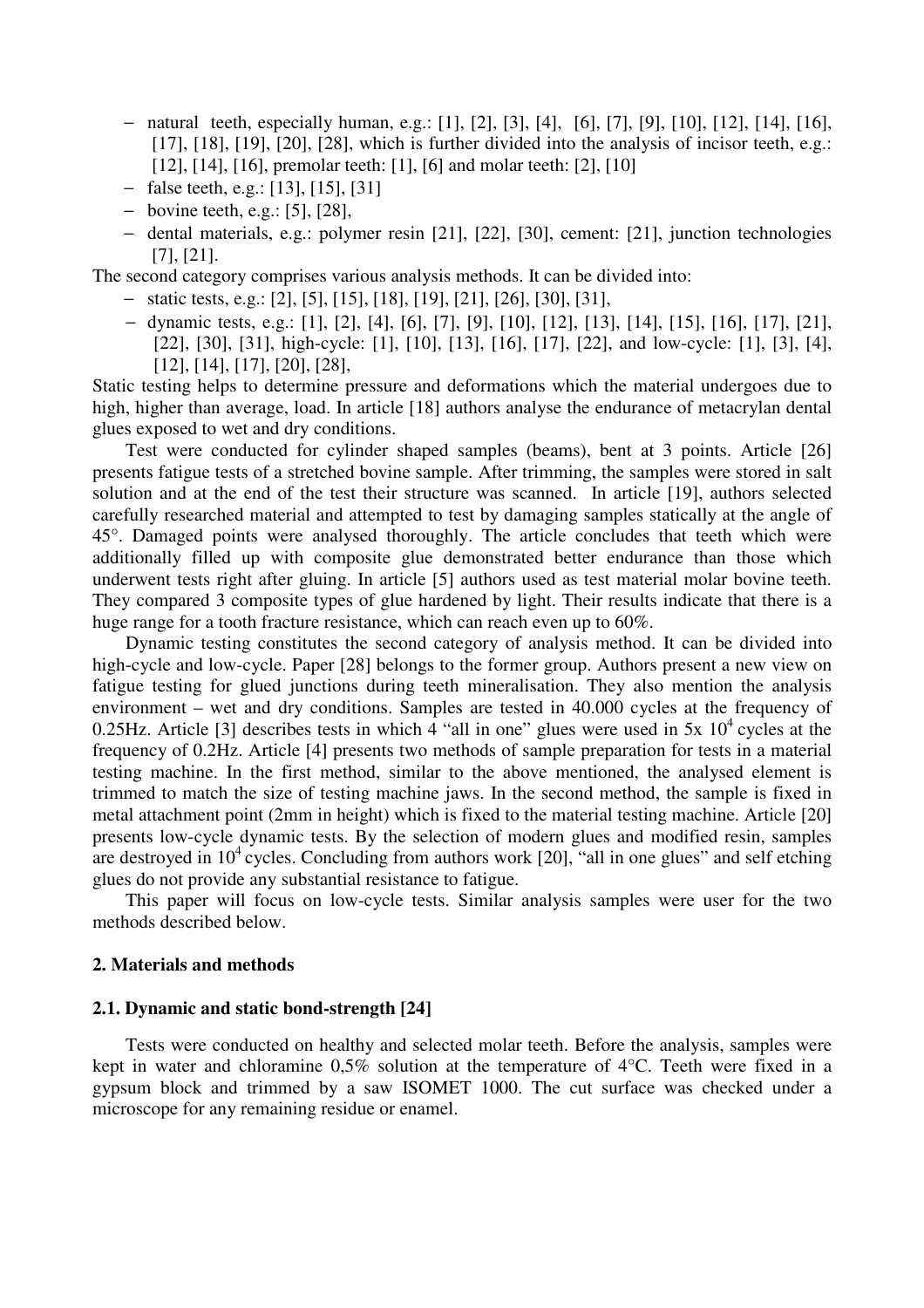Durability of Adhesion



*Fig 3. Layout of sample preparation and the conduction of endurance tests [8]* 

The samples were analysed for glue 3-E & Ra: OptiBond FL. The producer's procedure was applied by gluing. After gluing, surfaces were complemented with composite resin Z100. Each of the applied resins had to be hardened by the light from Optilux 500 machine for 40s. After 7 days the samples were trimmed down to 6mm in height, which enables static stretch and fatigue analysis. Materials were placed in a testing machine INSTRON 5848 and stretched with 500N where the speed of relocation for upper jaw equalled 1mm/min.  $\mu$ TBS index – static stretching – was introduced in the analysis. Dynamic – cyclical load was indexed as  $\mu$ TFR for samples which were tested at the frequency of 2Hz and for which 10Hz frequency caused destruction or when cycles reached the value of  $10<sup>4</sup>$ , which equalled 3 months of constant food chewing in the oral cavity. Samples were divided into 3 groups: samples analysed directly after gluing, samples stored in the solution for one week and samples stored in the solution for one month.

### **2.2. Fatigue of dentin-composite [27]**

Samples for analysis were extracted from human molar teeth which were sterilised with gamma radiation [4]. The samples were trimmed to the dimension 1.1mm x 1.1mm x 6mm. The surface was polished with 600 thick sand paper. Gluing point was located in the middle of the dental crown height. The junction of composite with the remaining part of the tooth was created of 3 layers. Firstly, the glued surface had to be prepared. Etching liquid (SE Bond Primer) was used to this purpose and spread on the glued surface. Then, resin glue (SE Bond), previously hardened by light for 20sec., was placed. Finally, the composite was applied. It was formed to the shape of the analysed beam. After initial polymerisation, samples were placed in a water container for 24 hours.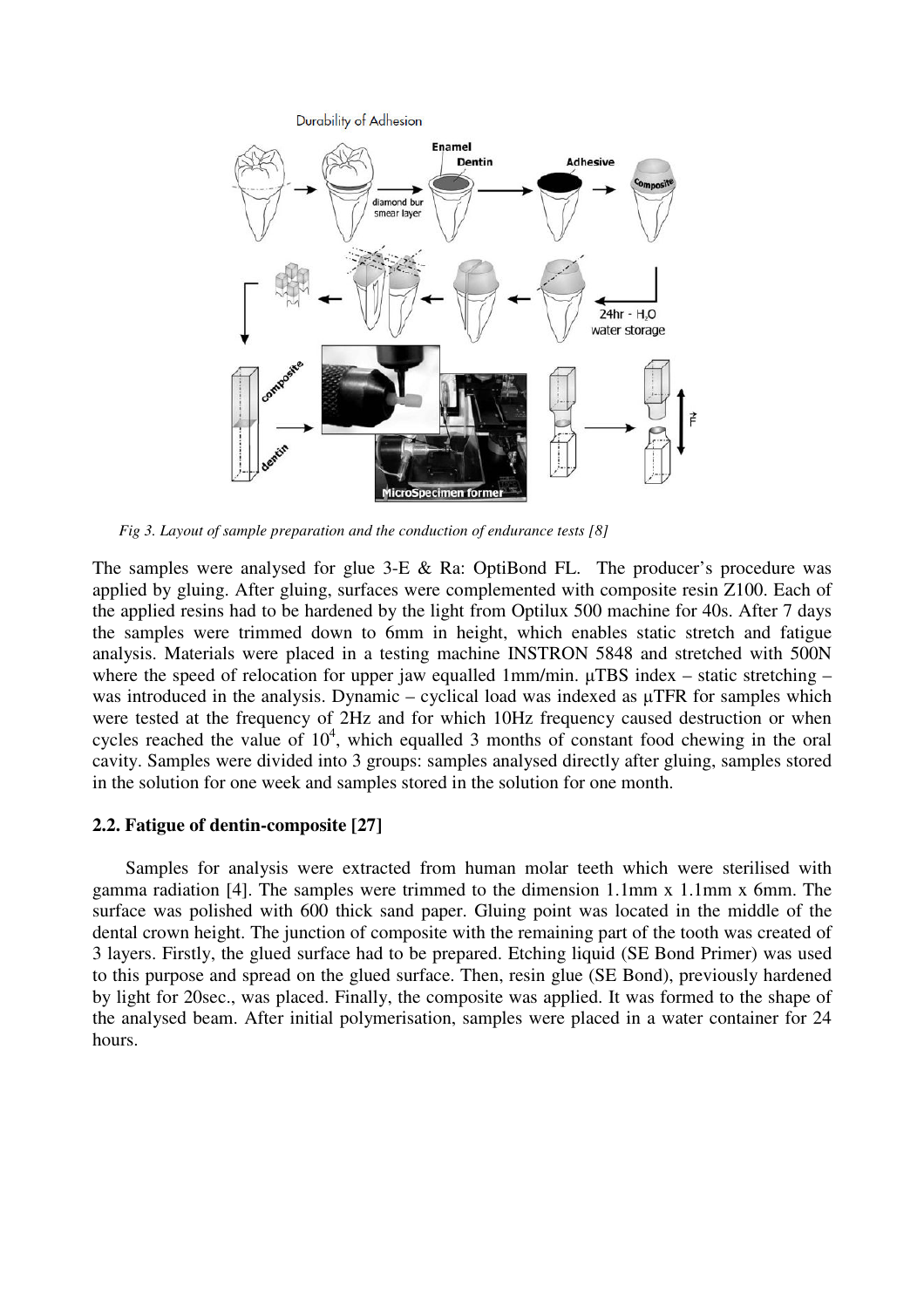

*Fig. 4. Four points of sample bent layout[27]* 

In the first stage of the experiment, a test of static bent of elements until destruction was carried out. Upper jaw relocation grew linearly every 0.001mm/sec. The second group of samples was put to cyclical load test until destruction point or  $10^6$  cycles.

## **3. Results**

## **3.1. Method 1 [2]**

The results of static and dynamic load for the samples glued with the OptiBond FL glue are presented in table 1. It is noticeable that highest scores are found in tests for µTFR at 2Hz for samples stored 1 week. Analysing the chart presented in picture 5, which demonstrates loads for the sample glued at various cycles and loads, one can see that at low pressure values (up to 21MPa) the tested material does not become destroyed. It was only the sample which underwent cyclical loads of 2Hz and was previously stored for 3 months in the solution that was damaged quickest. The sample showed material fatigue already at 19.7Mpa. Picture 6 presents the percentage of surface fracture for different fatigue tests (glue OptiBond FL).

| Glue                 | $\mu$ TBS<br>[MPa] | $\mu$ TFR 10 Hz<br>after first week<br>[MPa] | $\mu$ TFR 2 Hz po<br>after first week<br>[MPa] | $\mu$ TFR 2 Hz after<br>3 months |
|----------------------|--------------------|----------------------------------------------|------------------------------------------------|----------------------------------|
| -E & Ra: OptiBond FL | $51. \pm 17.6$     | $20.5 \pm 16$                                | $21.3 \pm 17.4$                                | $19.7 \pm 16.6$                  |

*Tabele 1. Static and dynamic stretching divided according to storage period[24]*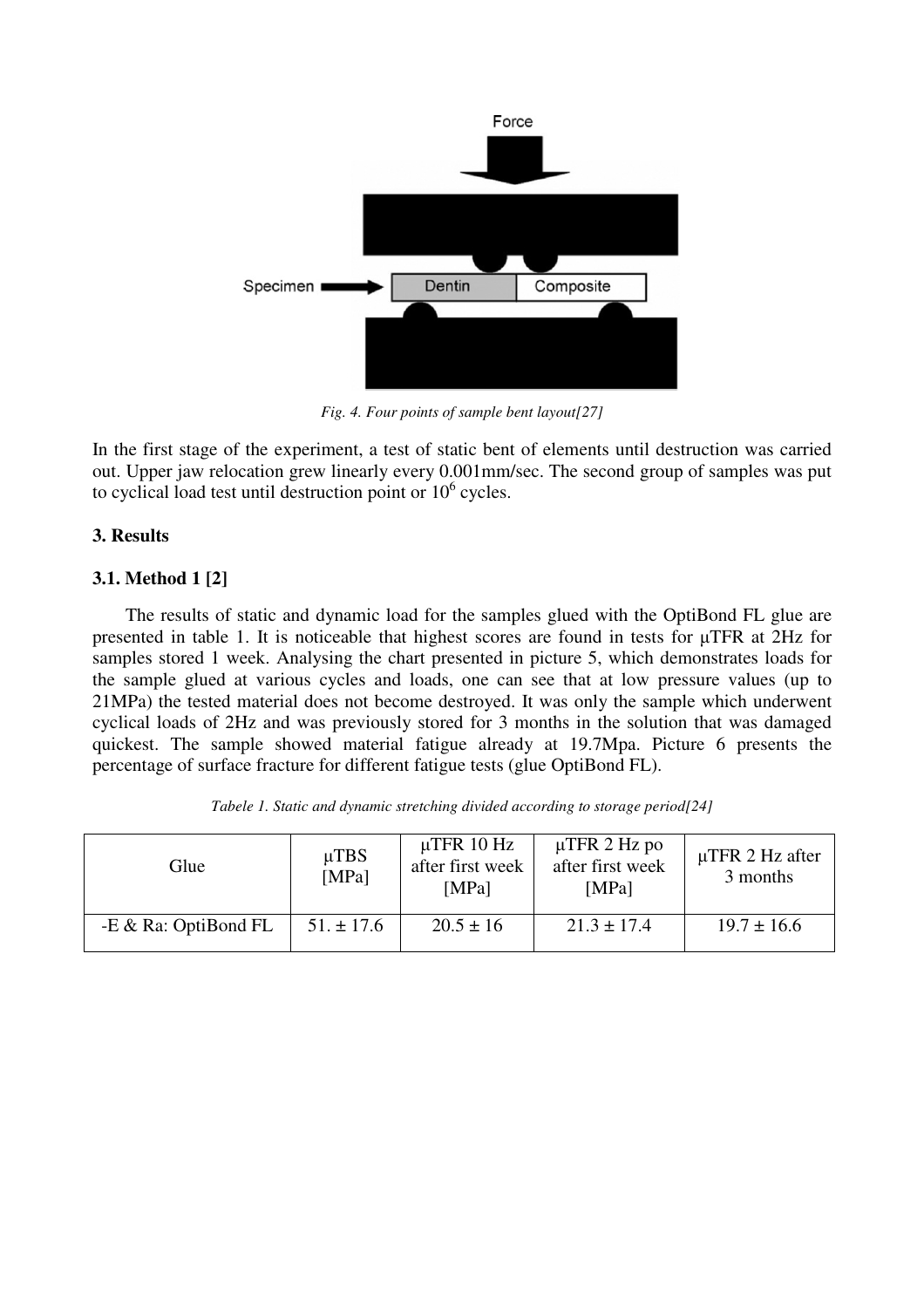

*Fig 5. Chart for cyclical load of a sample glued with OptiBond FL glue, including 3 storage periods [24]* 



*Fig 6. Percentage of surface destruction for particular test method[24]* 

The highest percentage of fractures occurs in static load of the tested element. The results reach even up to 70%. Cyclical fatigue tests for 2Hz and 10Hz display relatively little damage of the analysed teeth enamel surface. The range falls between 17% to 40%.

### **3.2. Method 2 [27]**

Results for samples which were bent statically are very similar and they amount to: 164.4 ±9.1 and 164±2.4MPa (table 1).

| Type of sample  | Mean fracture<br>stress in MPa | Statistical<br>grouping |
|-----------------|--------------------------------|-------------------------|
| Solid dentin    | $164.4 \pm 9.1$                |                         |
| Solid composite | $164, 6 \pm 2, 4$              |                         |
| Bonded beam     | $90.6 \pm 2.5$                 |                         |

Tabela 2. Dental samples endurance to four-point bending [27]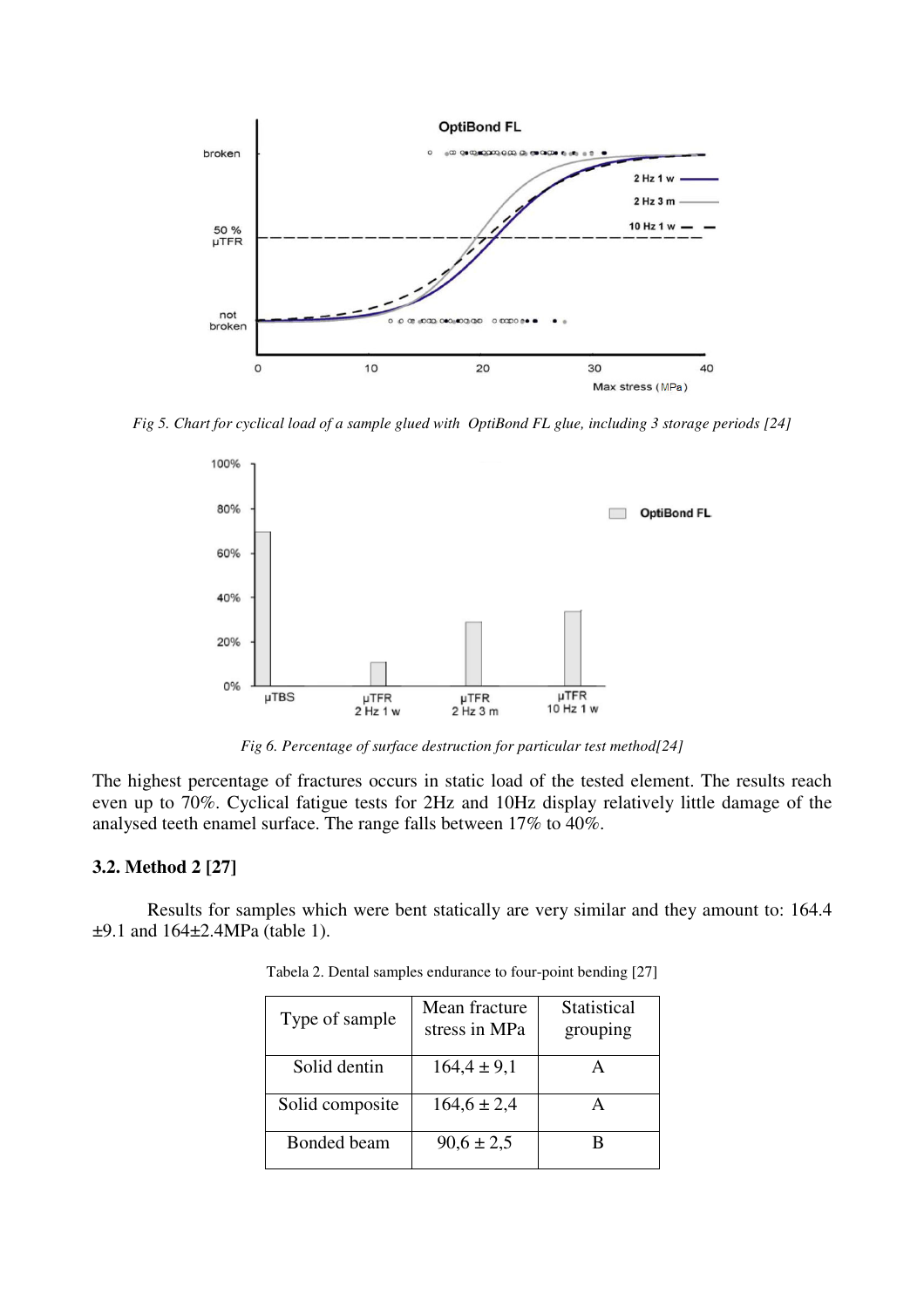Among samples that underwent cyclical load, all samples endured the maximum number of cycles which equalled  $10^6$  at the maximum pressure – 49.2MPa. Picture 7 indicates that along the increase of cycle number, the maximum pressure for the sample decreases.



Pic. 7. Scheme representing an average number of cycles for the maximum pressure [27]

### **4. Summary**

The purpose of this paper was to present the endurance and fatigue tests methodology for human and bovine dental samples. The article describes two methods which help to determine properties of analysed glue. The first testing method for glued junctions in molar teeth is much more time consuming as it includes methods of static stretching of the analysed sample and cyclical – dynamic stretching at the frequency of 2Hz and 10Hz. The obtained results confirm there is a difference in the range of endurance depending on the method and period of sample storage in the solution. Table 2 lists results of analysis methodology for the two above described methods. In this article only one glue type is mentioned as the aim of the paper was to present the method for properties determination of glued tooth – composite junctions. Similarly to the above mentioned, method 1 will be used by the author for own analysis. A difference will be introduced by altering the mode of storage – right after extraction, dental samples will be frozen down to - 32°C and later cleansed of any remaining soft tissue. Samples will be disinfected with gamma rays just as in method no 2. The ISOMET 4000 machine will be used for the analysis. It will be applied for trimming the samples into beams into the dimension: 1.5mm x 1.5mm x 15mm. Samples will undergo tests in a material testing machine of a load 500N.

| Methods                        |                                                                               | $\mathcal{D}_{\mathcal{L}}$                                                                                   | 3[3]                                                                               |
|--------------------------------|-------------------------------------------------------------------------------|---------------------------------------------------------------------------------------------------------------|------------------------------------------------------------------------------------|
| Load                           | dynamic                                                                       | dynamic and static                                                                                            | dynamic                                                                            |
| Frequency                      | 2 Hz and 10 Hz                                                                | $10^6$ cycles                                                                                                 | $0,25$ Hz $4x104$ cycles                                                           |
| Storage period                 | $0.5\%$<br>chloroamine in<br>$4^{\circ}$ C                                    | Sterilisation with $\gamma$ rays<br>Hanks salt solution<br>(HBSS) in $25^{\circ}$ C                           | 24h in distilled water<br>at $37 \text{ }^{\circ}C$                                |
| Range of testing<br>(pressure) | $500 N; 0 - 40$<br><b>MPa</b>                                                 | 165 N; $0 - 90$ MPa                                                                                           | $24 - 54$ MPa                                                                      |
| Problem type                   | Measurement of<br>dynamic and<br>static tensions for<br>results<br>comparison | Determination of<br>junction properties for<br>tooth-composite<br>junction during static<br>and dynamic tests | Shear fatigue limit<br>testing coupled with<br>shear bond strength<br>measurements |

Table 2. List of methods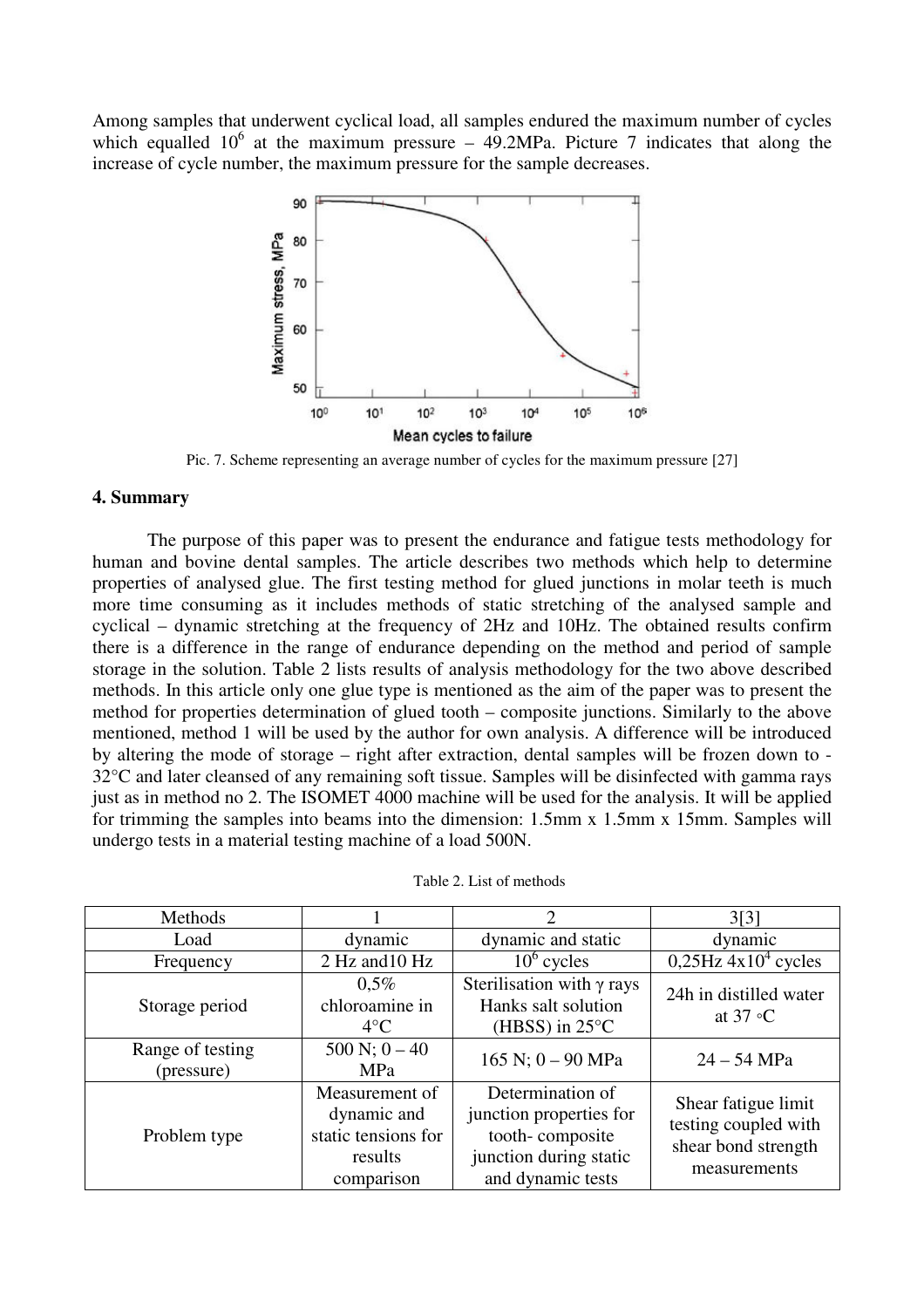## **5. References**

[1] Attia A., Abdelaziz K.M., Freitag S., Kern M.: Fracture load of composite resin and feldspathic all-ceramic CAD/CAM crowns, J Prosthet Dent, 2006, Vol. 95, No. 2, ss. 117 – 123

[2] Bajaj D., Nazari A., Eidelman N., Arola D.D.: A comparison of fatigue crack growth in human enamel and hydroxyapatite, Biomaterials, 2008, Vol. 29, ss. 4847 – 4854

[3] Barkmeier WW, Erickson RL, Latta MA. : Fatigue limits of enamel bonds with moist and dry techniques, Dental materials journal Vol 25(12) ss. 1527 – 1531

[4] Belli S, Ozçopur B, Yeşilyurt C, Bulut G, Ding X, Dorsman G. : The effect of loading on microTBS of four all-in-one adhesives on bonding to dentin, J Biomed Mater Res B Appl Biomater, Vol 91(2) ss. 948 – 956

[5] Bijelic J, Garoushi S, Vallittu PK, Lassila LV. : Fracture load of tooth restored with fiber post and experimental short fiber composite, The open dentistry journal, Vol 5 ss. 58 – 65

[6] Bolhuis P., de Gee A., Feilzer A.: Influence of fatigue loading on four post-and-core systems in maxillary premolars, Quintessence Int., 2004, Vol. 35, No. 8, ss. 657 – 667

[7] Braem M.: Microshear Fatigue Testing of Tooth/Adhesive Interfaces, J Adhes Dent., 2007, Vol. 9, Supplement 2, ss. 249 – 253

[8] De Munck J., Van Landuyt K., Peumans M., Poitevin A., Lambrechts P., Braem M. and Van Meerbeek B.:A Critical Review of the Durability of Adhesion to Tooth Tissue: Methods and Results, Journal of Dental Research 2005, Vol. 84 ss. 118 - 133

[9] Drummond J.L.: Degradation, fatigue and failure of resin dental composite materials, J Dent Res., 2008, Vol. 87, No. 8, ss. 710-719

[10] El-Mowafy O., Rubo M.: Retention of a Posterior Resin-Bonded Fixed Partial Denture with a Modified Design: An In Vitro Study, The International Journal of Prosthodontics, 2000, Vol. 13, No. 9, ss. 425-431

[11] Garcia Eugenio J., Gomes Osnara M.M., Gomes Joao C.: In vitro analysis of bond strength of self – etching adhesives applied on superficial and deep dentin, Acta Odontol, Vol. 22 ss. 57-62

[12] Garoushi S.K., Lassila L.V.J., Vallittu P.K.: Fatigue Strength of Fragmented Incisal Edges Restored with a Fiber Reinforced Restorative Material, The Journal of Contemporary Dental Practice, 2007, Vol. 8, No. 2, ss. 1-10

[13] Gateau P., Sabek M., Dailey B.: Fatigue testing and microscopic evaluation of post and core restorations under artificial crowns, J Prosthet Dent., 1999, Vol. 82, No. 3, ss. 341-347

[14] Goto Y., Nicholls J.I., Phillips K.M., Junge T.: Fatigue resistance of endodontically treated teeth restored with three dowel-and-core systems, J Prosthet Dent., 2005, Vol. 93, No. 1, ss. 45-50

[15] Herion T., Ferracane J.L., Covell D.A.Jr.: Three Cements Used for Orthodontic Banding of Porcelain Molars, Angle Orthod., 2007, Vol. 77, No.l, ss. 94-99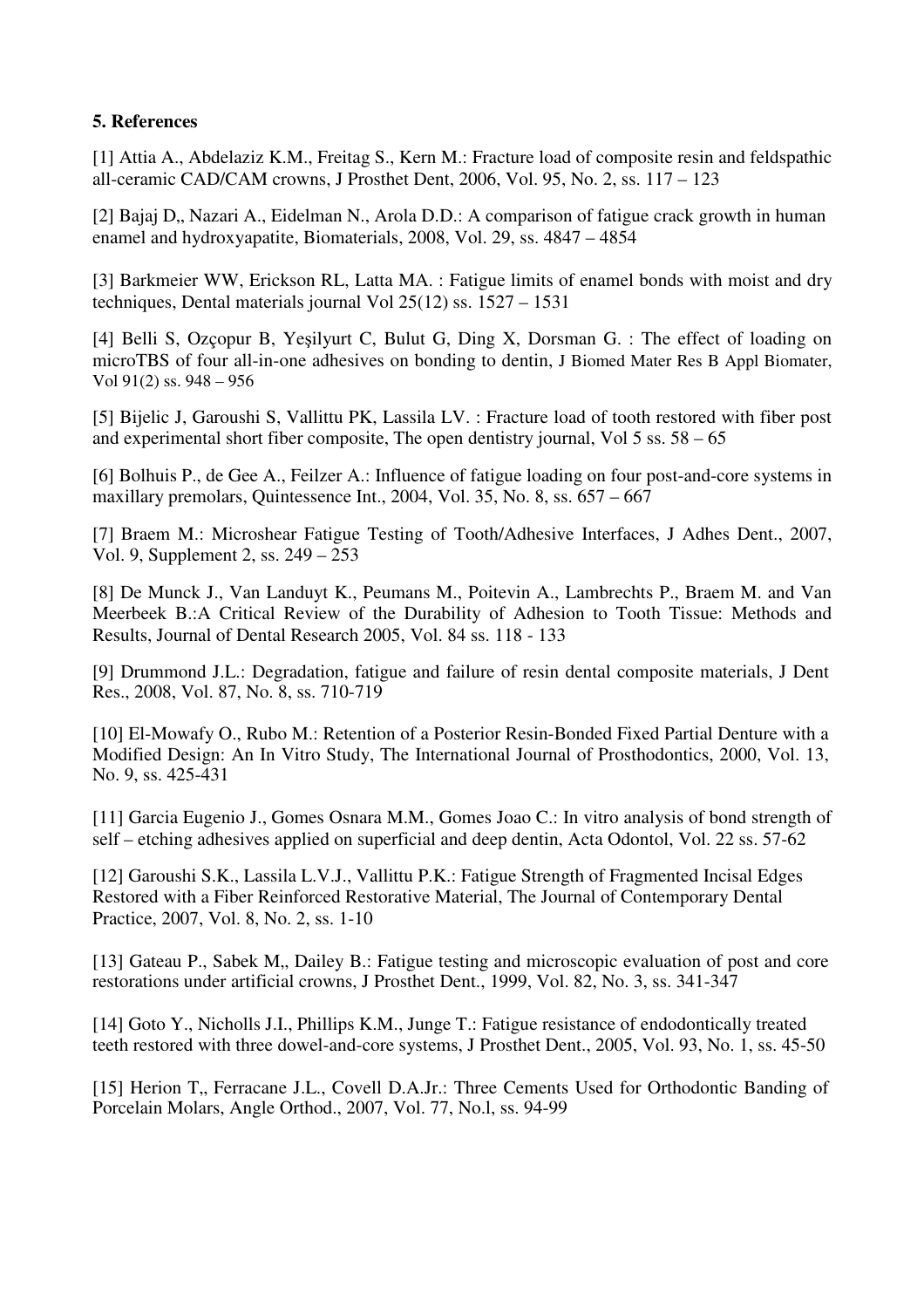[16] Heydecke G,, Butz F., Hussein A., Strub J.R.: Fracture strength after dynamic loading endodontically treated teeth restored with different post- and-core systems, J Prosthet Dent, 2002, Vol. 87, No. 4, ss. 438-445

[17] Hsu Y.B., Nicholls J.I., Phillips K.M., Libman W.J.: Effect of Core Bonding on Fatigue Failure of Compromised Teeth, The International Journal of Prosthodontics, 2002, Vol. 15, No. 2, ss. 175-178

[18] Huang H.H., Lin M.C., Lin C.C., Hsu C.C., Chen F.L., Lee S.Y., Hung C.C.: Effects of welding pulse energy and fluoride ion on the cracking susceptibility and fatigue behavior of Nd: YAG laser-welded cast titanium joints, Dent Mater J., 2006, Vol. 25, No. 3, ss. 632-640

[19] Inoue T, Nishimura F, Debari K, Kou K, Miyazaki T. : Fatigue and tensile properties of radicular dentin substrate, Journal of Biomechanics 2011, Vol 44(4) ss. 586 – 592

[20] Li BH, Zhao X, Bao Y, Ai HJ. : Resistance to cyclic fatigue of pulpless teeth with flared root canals restored with three kinds of post-and-cores, Shanghai Kou Qiang Yi Xue Vol. 18 ss. 69 - 72

[21] Loher H., Behr M., Hintereder M., Rosentritt M., Handel G.: The impact of cement mixing and storage errors on the risk of failure of glass-ceramic crowns, Clin Oral Invest, 2009, Vol. 13, No. 2, ss. 217-222

[22] Minami H,, Suzuki Sh,, Minesaki Y,, Kurashige H,, Tanaka T.: In Vitro Evaluation of the Effect of Thermal and Mechanical Fatigues on the Bonding of an Autopolymerizing Soft Denture Liner to Denture Base Materials Using Different Primers, Journal of Prosthodontics, 2008, Vol. 17, ss. 392-400

[23] Piątowska D., Jarosław Cynkier, Małgorzata Paul-Stalmaszczyk: Stomatologia Zachowawcza, współczesne metody opracowania i wypełniania ubytków próchnicowych. Bestom DENTOnet.pl, Łódź 2009

[24] Poitevin A., Jan De Munck, Marcio Vivan Cardoso, Atsushi Mine, Marleen Peumans, Paul Lambrechts, Bart Van Meerbeek :Dynamic versus static bond-strength testing of adhesive interfaces, Dental Matherials 2010 Vol. 26, ss. 1068–1076

[25] Shono Y., Ogawa T., Terashita M., Carvalho R.M., Pashley E.L. and Pashley D.H.: regional measurement of resin – dentin bonding as an array, Journal of Dental Research, Vol. 78, ss. 699 – 705

[26] Singh V, Misra A, Marangos O, Park J, Ye Q, Kieweg SL, Spencer P. : Viscoelastic and fatigue properties of model methacrylate-based dentin adhesives, Journal of Biomedical materials research 2010, Vol 95(2), ss. 283 – 290

[27]Staninec M., Kim P., Marshall G. W., Ritchie R.O., Marshall S. J.: Fatigue of dentin– composite interfaces with four-point bend, Dental Materials 2008, Vol. 24, ss. 799 - 803

[28] Stellini E, Stomaci D, Zuccon A, Bressan E, Ferro R, Petrone N, Favero L, Mazzoleni S. : Tooth fragment reattachment through the use of a nanofilled composite resin, European journal of paediatric dentisty, Vol  $11(2)$ , ss.  $77 - 81$ 

[29]Topoliśnki T.: Problemy wytrzymałości i trwałości zmęczeniowej w materiałach i konstrukcjach inżynierii biomedycznej, WNITiE, Bydgoszcz 2009